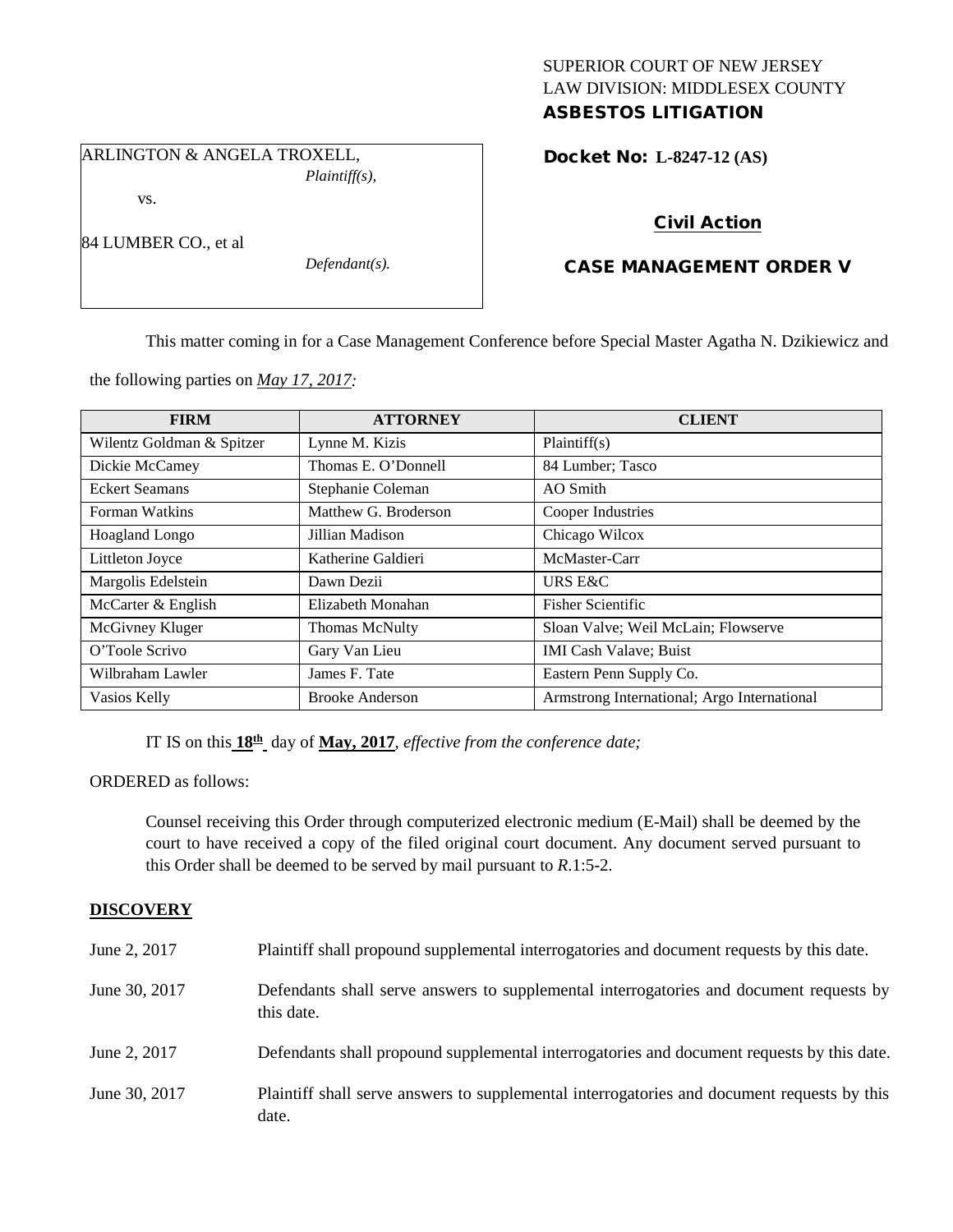- August 31, 2017 Fact discovery, including depositions, shall be completed by this date. Plaintiff's counsel shall contact the Special Master within one week of this deadline if all fact discovery is not completed.
- August 31, 2017 Depositions of corporate representatives shall be completed by this date.

#### **EARLY SETTLEMENT**

- August 31, 2017 Settlement demands shall be served on all counsel and the Special Master by this date.
- September 21, 2017 @ 10:00am Early Settlement conference. All defense counsel shall appear with authority to negotiate settlement and have a representative authorized to negotiate settlement available by phone. Any request to be excused from the settlement conference shall be made to the Special Master no later than 4:00pm of the day prior to the conference.

### **SUMMARY JUDGMENT MOTION PRACTICE**

- September 15, 2017 Plaintiff's counsel shall advise, in writing, of intent not to oppose motions by this date.
- September 29, 2017 Summary judgment motions shall be filed no later than this date.
- October 27, 2017 Last return date for summary judgment motions.

#### **MEDICAL DEFENSE**

August 21, 2017 Defendants shall identify its medical experts and serve medical reports, if any, by this date. **In addition, defendants shall notify plaintiff's counsel (as well as all counsel of record) of a joinder in an expert medical defense by this date.**

#### **LIABILITY EXPERT REPORTS**

- November 30, 2017 Plaintiff shall identify its liability experts and serve liability expert reports or a certified expert statement by this date or waive any opportunity to rely on liability expert testimony.
- January 5, 2018 Defendants shall identify its liability experts and serve liability expert reports, if any, by this date or waive any opportunity to rely on liability expert testimony.

#### **ECONOMIST EXPERT REPORTS**

- November 30, 2017 Plaintiff shall identify its expert economists and serve expert economist report(s), if any, by this date or waive any opportunity to rely on economic expert testimony.
- January 5, 2018 Defendants shall identify its expert economists and serve expert economist report(s), if any, by this date or waive any opportunity to rely on economic expert testimony.

#### **EXPERT DEPOSITIONS**

January 22, 2018 Expert depositions shall be completed by this date. To the extent that plaintiff and defendant generic experts have been deposed before, the parties seeking that deposition in this case must file an application before the Special Master and demonstrate the necessity

\_\_\_\_\_\_\_\_\_\_\_\_\_\_\_\_\_\_\_\_\_\_\_\_\_\_\_\_\_\_\_\_\_\_\_\_\_\_\_\_\_\_\_\_\_\_\_\_\_\_\_\_\_\_\_\_\_\_\_\_\_\_\_\_\_\_\_\_\_\_\_\_\_\_\_\_\_\_\_\_\_\_\_\_\_\_\_\_\_\_\_\_\_\_\_\_\_\_\_\_\_\_\_\_\_\_\_\_\_\_